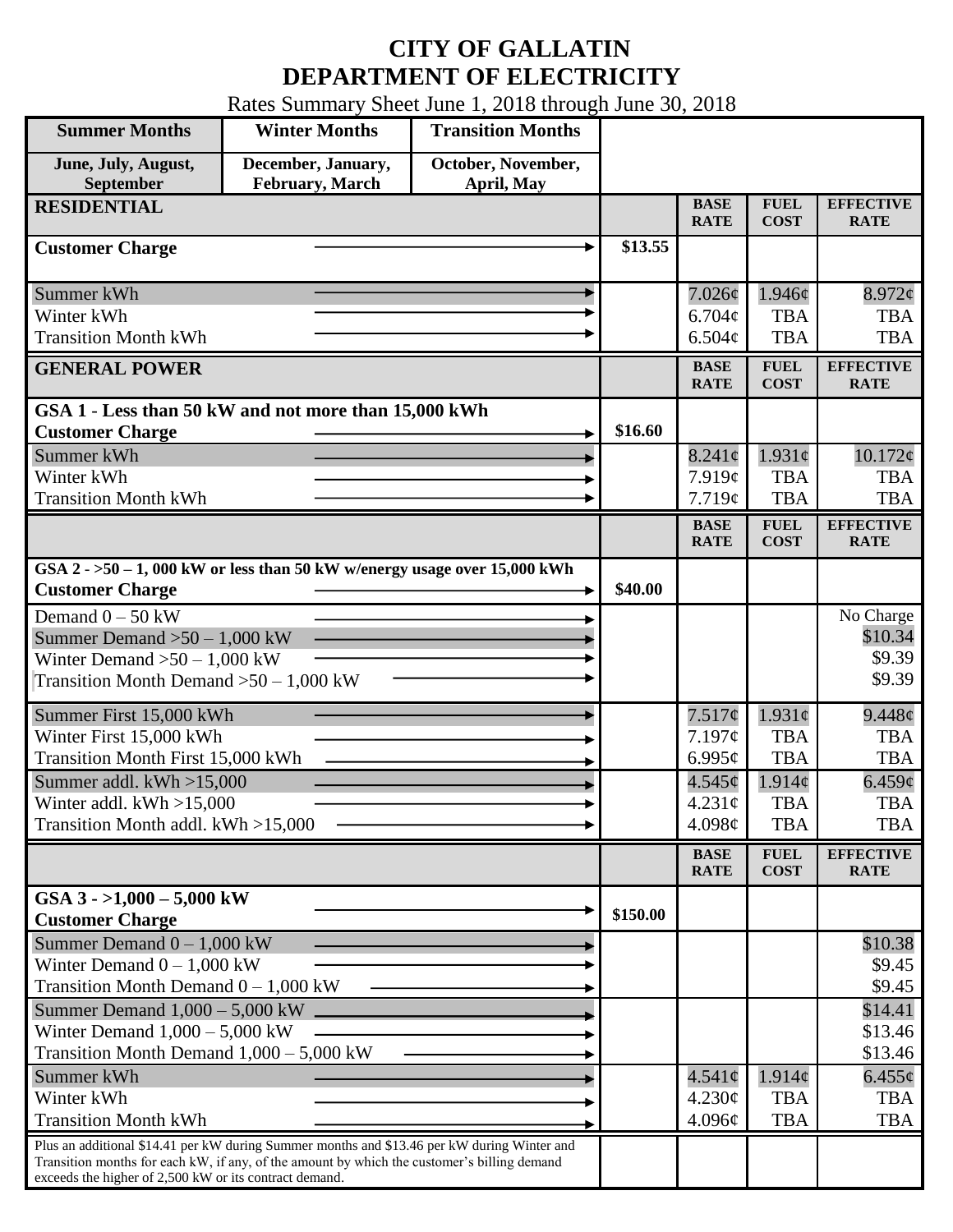| <b>Summer Months</b>                                                | <b>Winter Months</b>                             | <b>Transition Months</b> |         |                                   |                            |                                 |
|---------------------------------------------------------------------|--------------------------------------------------|--------------------------|---------|-----------------------------------|----------------------------|---------------------------------|
| June, July, August,                                                 | December, January,                               | October, November,       |         |                                   |                            |                                 |
| September                                                           | <b>February</b> , March                          | April, May               |         |                                   |                            |                                 |
| <b>GENERAL POWER CONTINUE</b>                                       |                                                  |                          |         | <b>BASE</b><br><b>RATE</b>        | <b>FUEL</b><br><b>COST</b> | <b>EFFECTIVE</b><br><b>RATE</b> |
| GSB Demands from $5,001 - 15,000$ kW                                |                                                  |                          |         |                                   |                            |                                 |
| <b>Customer Charge</b>                                              |                                                  |                          | \$1,500 |                                   |                            |                                 |
| Onpeak Summer Demand 5,000 - 15,000 kW                              |                                                  |                          |         |                                   |                            | \$10.61                         |
| Onpeak Winter Demand $5,000 - 15,000$ kW                            |                                                  |                          |         |                                   |                            | \$9.67                          |
|                                                                     | Onpeak Transition Month Demand 5,000 - 15,000 kW |                          |         |                                   |                            | \$9.67                          |
| <b>Offpeak Excess of Contract Demand</b>                            |                                                  |                          |         |                                   |                            |                                 |
| Summer                                                              |                                                  |                          |         |                                   |                            | \$10.61                         |
| Winter<br>Transition                                                |                                                  |                          |         |                                   |                            | \$9.67                          |
|                                                                     |                                                  |                          |         |                                   |                            | \$9.67                          |
| Max Demand                                                          |                                                  |                          |         |                                   |                            | \$5.09                          |
| <b>Onpeak Summer kWh</b>                                            |                                                  |                          |         | $7.501\phi$                       | $1.754\phi$                | $9.255\phi$                     |
| <b>Onpeak Winter kWh</b>                                            |                                                  |                          |         | 6.390¢<br>5.036¢                  | <b>TBA</b>                 | <b>TBA</b>                      |
| <b>Onpeak Transition Month kWh</b>                                  |                                                  |                          |         |                                   | <b>TBA</b>                 | <b>TBA</b>                      |
| Offpeak Summer kWh First 200 HUD<br>Offpeak Summer kWh Next 200 HUD |                                                  |                          |         | $5.066\phi$<br>$0.542\mathcal{C}$ | 1.754c<br>1.754c           | 6.820c<br>2.296¢                |
| <b>Additional HUD</b>                                               |                                                  |                          |         | $0.208\phi$                       | $1.754\phi$                | 1.962¢                          |
| Offpeak Winter kWh First 200 HUD                                    |                                                  |                          |         | 5.282¢                            | <b>TBA</b>                 | <b>TBA</b>                      |
| Offpeak Winter kWh Next 200 HUD                                     |                                                  |                          |         | 0.542¢                            | <b>TBA</b>                 | <b>TBA</b>                      |
| <b>Additional HUD</b>                                               |                                                  |                          |         | 0.208¢                            | <b>TBA</b>                 | <b>TBA</b>                      |
| Offpeak Transition kWh First 200 HUD                                |                                                  |                          |         | 5.036¢                            | <b>TBA</b>                 | <b>TBA</b>                      |
| Offpeak Transition kWh Next 200 HUD                                 |                                                  |                          |         | 0.542¢                            | <b>TBA</b>                 | <b>TBA</b>                      |
| <b>Additional HUD</b>                                               |                                                  |                          |         | 0.208c                            | <b>TBA</b>                 | <b>TBA</b>                      |
|                                                                     |                                                  |                          |         | <b>BASE</b><br><b>RATE</b>        | <b>FUEL</b><br><b>COST</b> | <b>EFFECTIVE</b><br><b>RATE</b> |
| MSB Demands greater than 5,000 kW                                   |                                                  |                          |         |                                   |                            |                                 |
| <b>Customer Charge</b>                                              |                                                  |                          | \$1,500 |                                   |                            |                                 |
| Onpeak Summer Demand > 5,000                                        |                                                  |                          |         |                                   |                            | \$9.97                          |
| Onpeak Winter Demand > 5,000                                        |                                                  |                          |         |                                   |                            | \$9.04                          |
| Onpeak Transition Month Demand > 5,000 -                            |                                                  |                          |         |                                   |                            | \$9.04                          |
| Max Demand                                                          |                                                  |                          |         |                                   |                            | \$2.18                          |
| <b>Offpeak Excess of Contract Demand</b>                            |                                                  |                          |         |                                   |                            |                                 |
| Summer                                                              |                                                  |                          |         |                                   |                            | \$9.97                          |
| Winter                                                              |                                                  |                          |         |                                   |                            | \$9.04                          |
| Transition                                                          |                                                  |                          |         |                                   |                            | \$9.04                          |
| <b>Onpeak Summer kWh</b>                                            |                                                  |                          |         | 5.618 $\phi$                      | $1.754\phi$                | $7.372\phi$                     |
| <b>Onpeak Winter kWh</b><br><b>Onpeak Transition Month kWh</b>      |                                                  |                          |         | 4.508¢<br>3.487¢                  | TBA<br><b>TBA</b>          | <b>TBA</b><br><b>TBA</b>        |
|                                                                     |                                                  |                          |         |                                   | 1.754c                     |                                 |
| Offpeak Summer kWh First 200 HUD<br>Offpeak Summer kWh Next 200 HUD |                                                  |                          |         | 3.184¢<br>$0.292\ell$             | $1.754\mathcal{C}$         | 4.938c<br>$2.046\phi$           |
| <b>Additional HUD</b>                                               |                                                  |                          |         | $0.044\phi$                       | $1.754\phi$                | 1.798¢                          |
| Offpeak Winter kWh First 200 HUD                                    |                                                  |                          |         | 3.403¢                            | <b>TBA</b>                 | <b>TBA</b>                      |
| Offpeak Winter kWh Next 200 HUD                                     |                                                  |                          |         | $0.292\mathcal{C}$                | <b>TBA</b>                 | <b>TBA</b>                      |
| <b>Additional HUD</b>                                               |                                                  |                          |         | $0.044\phi$                       | <b>TBA</b>                 | <b>TBA</b>                      |
| Offpeak Transition kWh First 200 HUD                                |                                                  |                          |         | 3.487¢                            | <b>TBA</b>                 | <b>TBA</b>                      |
| Offpeak Transition kWh Next 200 HUD                                 |                                                  |                          |         | $0.292\varphi$                    | <b>TBA</b>                 | <b>TBA</b>                      |
| <b>Additional HUD</b>                                               |                                                  |                          |         | $0.044\phi$                       | <b>TBA</b>                 | <b>TBA</b>                      |

## **Page 2 - Rates Summary Sheet June 1, 2018 through June 30, 2018**